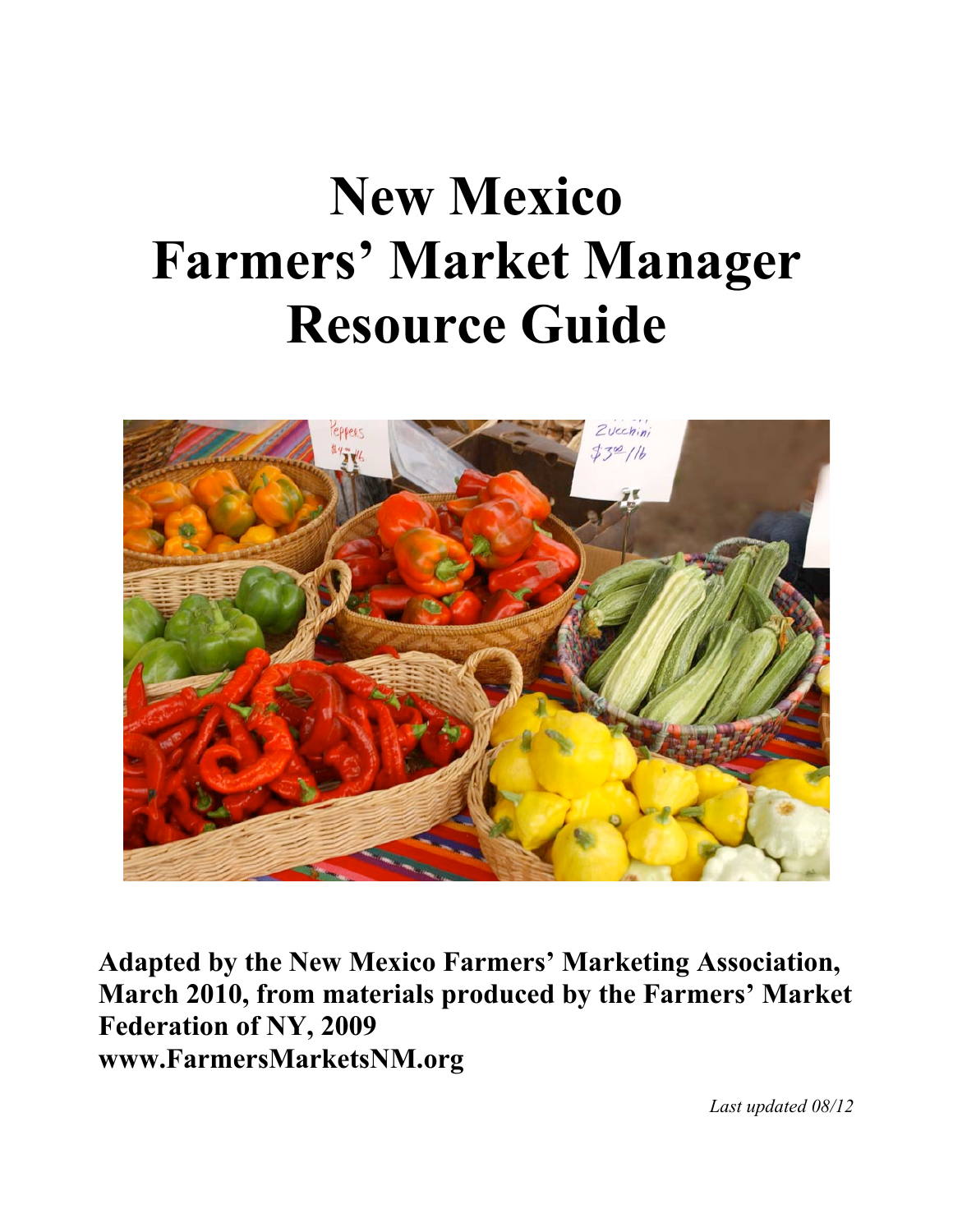#### **Duties of the Market Manager**

The duties of a market manager make up an extremely varied job description. Market managers wear a number of different hats, and the hats change with the seasons. While farmers markets tend to be seasonal, there is plenty of work to be done by farmers' market managers throughout the year. The following is a summary of all the tasks that farmers' market managers need to perform.

#### **Pre-Season**

- Develop advertising and promotions plan - Media campaign
	- Promotional materials—signs, banners, brochures
	- Special events
- Work with market board/committee on market systems (review, update, and create) to promote sustainability for the market
	- Rules and regulations
	- Strategic planning for the market
	- Board/committee development
- Develop market operations
- Select opening/closing dates for market
- Secure necessary permits
- Secure market liability insurance (available through NMFMA)
- Review market site for improvements
- Submit membership application, dues, and promotional funds request to NMFMA
- Recruit farmers/vendors - Develop recruitment strategy and execute
- Establish budget/funding sources
- Develop community relationships
- Hold pre-season vendor meetings to communicate all of the above
- Ensure WIC/Senior paperwork is current

## **In Season**

- Enroll farmers and vendors in the market through vendor agreements/ market applications
	- Maintain database of all vendors, contact information, and licenses if needed
- Attend to finances—collect vendor fees
- Assign vendor spaces to seasonal vendors, assign spaces each week to daily vendors
- Place all signage prior to market opening
- Ensure all market rules and state/city regulations are adhered to
- Carry out promotional plan
- Resolve any disputes that arise with vendors, customers, or local government
- Maintain market grounds in a safe manner
- Operate info booth for consumer questions, educational materials, EBT transactions, etc.
- Enroll new farmers in the WIC and Senior FMNP and educate vendors about rules
- Stamp WIC & Senior Checks
- If participating, keep transaction records for EBT/debit and reimburse vendors
- Act as liaison between vendors and market board/advisory committee
- Conduct periodic customer counts and collect vendor sales information
- Conduct farm inspections as needed
- Send in requests for promotional expense reimbursements to the NMFMA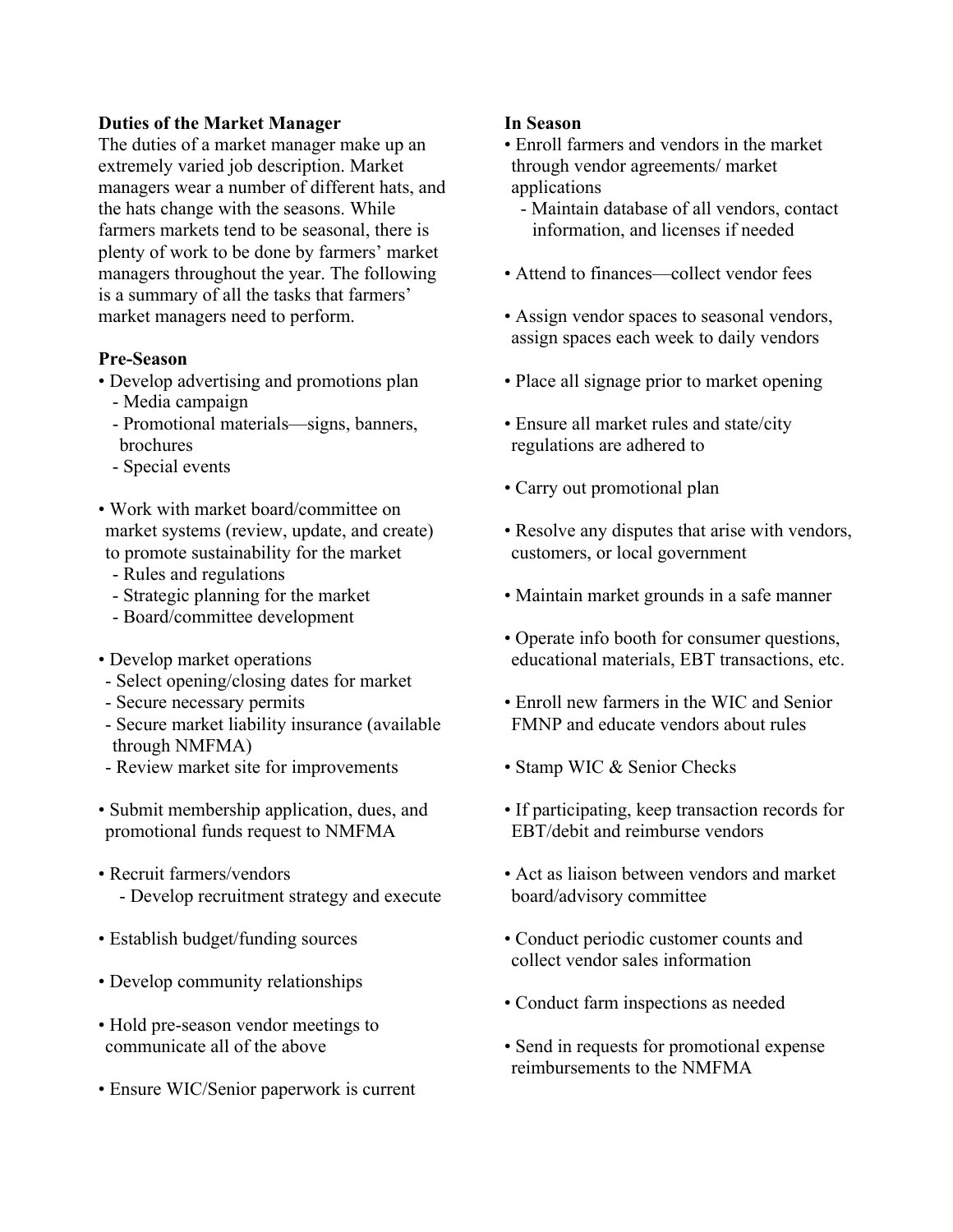#### **Post-Season**

- Evaluate the market season—what went right, what could be improved upon
- Submit your market data to the NMFMA
- Attend the NMFMA winter market manager conference

# **MARKET RULES**

When market rules are clear, concise, and easy to understand, they can minimize conflicts in the marketplace. Each market participant operates under the same rules, with the same requirements. By reading and understanding the rules, each vendor is aware of what is expected of them: standards of conduct, what can be sold, and how to handle grievances with other vendors or grievances with the operation of the market.

#### **Tips for Creating Effective Market Rules**

There are several things to consider when establishing rules for farmers' markets. First, the rules define and complement the mission, or goal, of the market. The market mission can include such aims as meeting social and economic goals, revitalizing a local economy, creating vibrant public spaces, providing food access to otherwise food-insecure neighborhoods, reclaiming and revitalizing public space, and creating opportunities for local agriculture. For example, if the driving force of the market is to provide a venue for local farmers, then the rules should reflect that by limiting the vendors to farmers only. Likewise, limiting the geographic region where participating farmers reside supports a local theme. If your mission is to provide local residents with access to fresh foods, then your rules may be broader in regard to who may sell in the market, including a broader product mix.

Rules should be reviewed and revised by the market management on a regular basis. Situations change and new issues arise. A review of the rules by the market's governing body will assure that the rules reflect the current state of the market.

#### **Basic Elements of Effective Market Rules**

The rules are an important market document that requires careful consideration and input from the vendors. The rules represent an agreement between the vendor and the market and establish each participant's rights and responsibilities within the market. The application process for entering a farmers market should include a copy of the rules and a statement on the application itself that states that the applicant has been given a copy of the rules and will agree to abide by them. The applicant's signature on the application then becomes a legally binding contract to comply with the market rules.

**Market governance.** The rules should identify the governance of the market. Identify who operates the market, who sets the policies and procedures of the market and who applies those policies and procedures. Vendors in the market should know who will have the authority to implement the rules of the market on a daily basis.

**General operations.** Let your vendors know the season of operation and the days and hours of the market so they can be prepared. This section will also give the vendors the information they need about set-up times and when they are allowed to leave. All details of operations should be clearly defined in the rules so there is no ambiguity and all market participants know what is expected of them.

**Who may sell in the market.** This section is critical to market operations and to fulfilling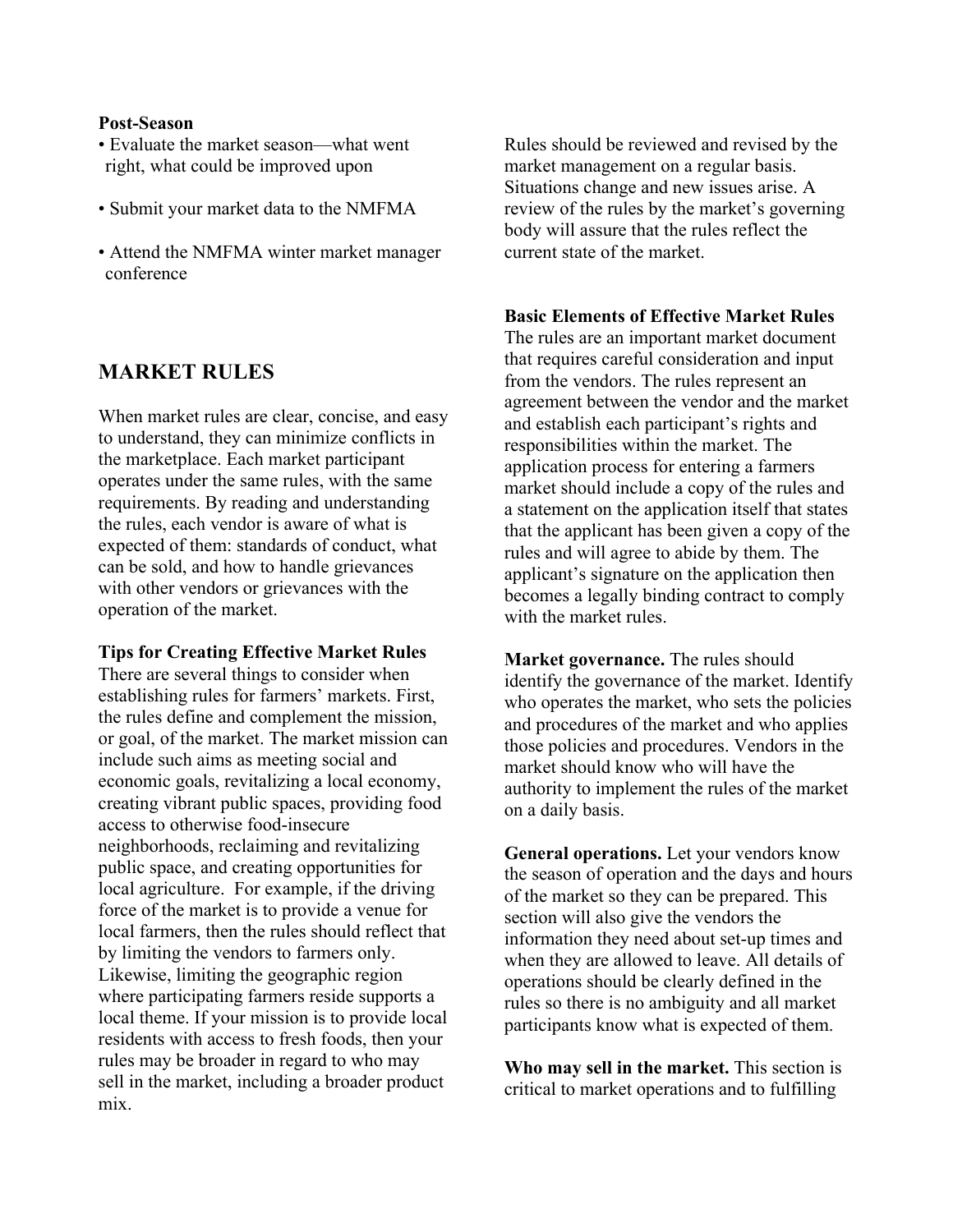the market's mission. The definition of who can sell needs to be written in a way that can be verified and enforced. For example, many markets require that products being sold must be 100% grown by bona fide agricultural producers. To verify that the products are 100% self-grown, a farm inspection may be necessary. The authority to conduct such inspections should be a part of the rules.

Also in this section is a definition of the products that can be sold at the market. For example, all farm products grown and sold by the producer of the products can be sold at the market. Some products require additional explanation. For example, if crafts are allowed in the market, what are the factors that will constitute an acceptable craft? Will they need to be juried? Can kits be used? Must all components of the craft be from a local source? The same applies to baked goods. Must the product be made from "scratch?" What about the ingredients? Must they be local or a preponderance of local ingredients?

In addition to what products can be sold in the market, the rules should make clear that each market participant must comply with all local, state, and federal laws and regulations dealing with the products they are selling. It is also important that every vendor selling a product that requires some form of licensing or permit keep these current and on file with market.

**Guidelines for selling.** When everyone participating in the market adheres to the same guidelines for selling in the market, then all vendors are given an equal opportunity to present their products for sale. Customers will be treated fairly and courteously. Some examples of rules that would fall under this category include:

• Signage. Many markets require that vendors post signage that identifies who they are and where they are from. Additionally, many

markets require that vendors post their prices. Many customers will not ask for a price if it is not posted and they like to know that they are being treated equally.

• Other rules will govern how vendors must conduct themselves to ensure that the market is a comfortable environment for consumers and a fair place for all vendors to participate. For example, the rules may call for "no hawking, proselytizing, or loud music." Other rules may call for no smoking or no alcoholic beverages at the market.

**Stall fees and assignment.** This section will deal with the fees involved in participating in a market, the size and location of selling space, and the rights of vendors in stall selection and retention. Fees should reflect the mission of the market. For example, if the intent of the market is to support local agriculture, the market may impose higher fees for food processors or crafters. The rules will also spell out how spaces can be rented seasonally, daily, or, in some cases, shared. For those renting on a seasonal basis, they are usually given privileges such as a reduced annual fee or the right to a permanent location.

**Compliance.** How does market management handle complaints, rules violations, and grievances? This section will provide all participants a full understanding of what to expect when issues arise. The compliance section must also outline the ramifications of violating the market rules. This typically includes a series of verbal and written warnings, suspensions, and expulsion from the market. The intent is to make it clear to vendors that the rules will be enforced and there is a consequence to non-compliance.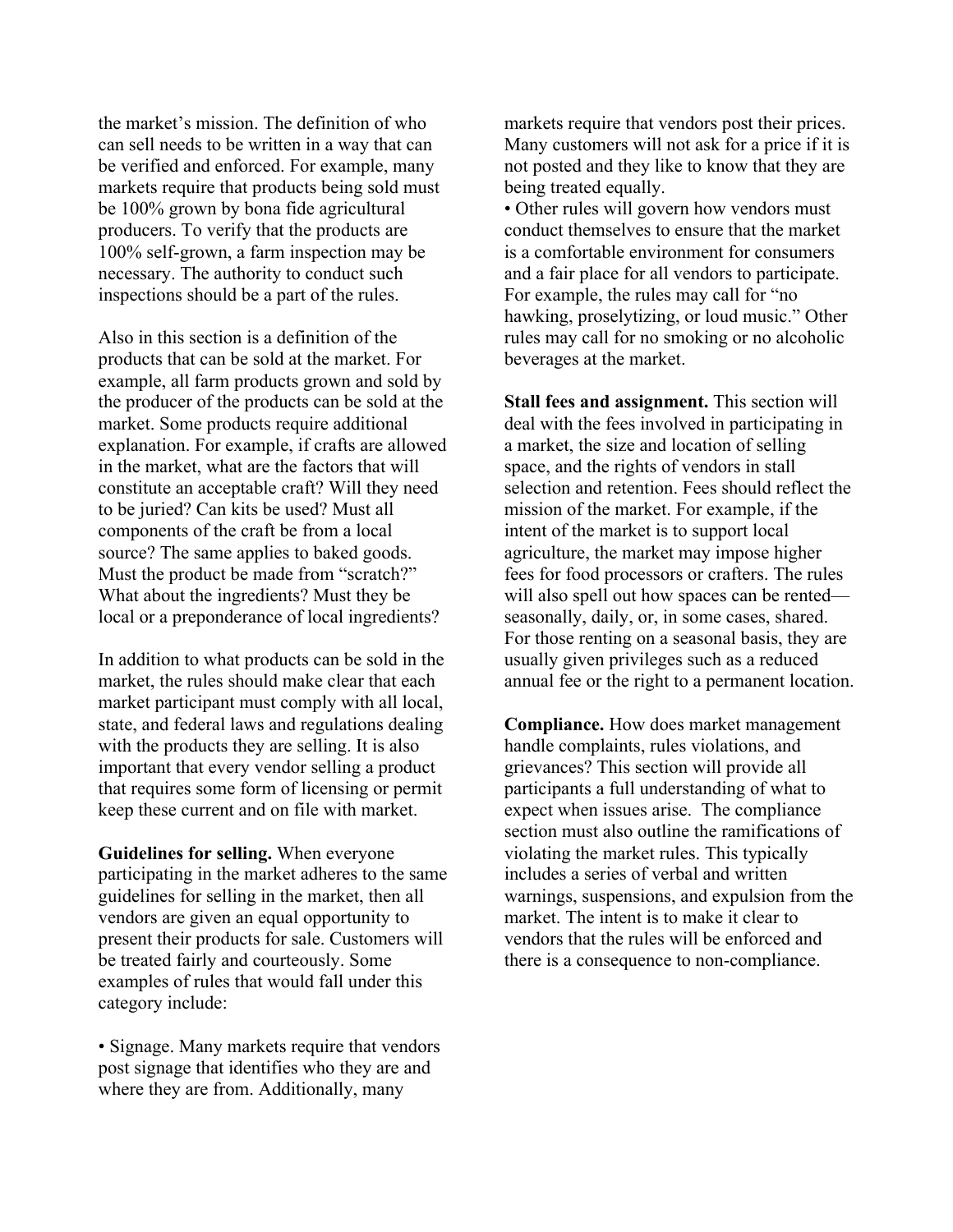# **RECRUITING VENDORS**

Customers expect choices and abundance when they shop at farmers' markets. Finding farmers to offer customers the level of diversity they expect and desire is perhaps a market manager's biggest challenge. In many areas, farms have given way to shopping centers or housing developments. In other areas, competition for farmers is stiff, as farmers are already committed to other area markets. But for a market to be successful, it is important that there are sufficient numbers of farmers and choices to satisfy customer demand for options.

**Identify Product Needs.** In order to determine recruitment needs and opportunities, the manager must first identify product needs. Start by surveying the products already in the market. A simple list of all products in the market and the quantities available, along with the numbers of farmers carrying each product, will help you see what is missing and what may be in short supply. Keep in mind the adage that one farmer carrying a product is a monopoly, two is collusion, and three is free enterprise.

Next, review the customer base of the market (economic level, ethnicities, etc.). You'll also need to know the numbers of customers who shop at the market to know if you have sufficient quantities to satisfy customer demand. Sharing the results of any customer surveys with existing vendors should help them to better understand customer needs and wants.

#### **Finding Farmers for Your Market.**

Recruiting farmers to round out your market's product offerings can be a time-consuming task and one that will challenge even the most seasoned market manager. Some managers simply visit other local farmers' markets, talk to producers who are selling the products they

need, and try to convince them to sell in their market as well. This is not the favored route. It hurts the first market that has already recruited this farmer and is depending on his continued participation in their market. Furthermore, it does not solve the problem of too few farmers to satisfy customer demand in all the markets. The NMFMA strongly encourages neighboring markets to cooperate.

There are other more constructive techniques to reach farmers. Your county Cooperative Extension office works with local farmers. Seek their assistance in reaching out to the growers with the products you seek. While they may not be able to give you contact information due to confidentiality, they may make the initial contact for you, allow you to include an article in their next newsletter, or send an introduction letter to the farmers for you, providing you agree to pay the postage. Their introduction lends credibility to your letter, because they have the trust of the farmers you wish to speak with.

Another source for locating farmers is producer associations. By matching the product you are seeking with the appropriate association, you may find a laundry list of farmers that you can contact. A Google search will help you to locate the organizations in your state or region. Contact information for the association, if not the list of membership, will be found on their website. A call to the Executive Director will help to narrow down a list of possible farmers in your market area. Remember, this is only an introduction to farmers; you will still need to do the legwork to show farmers that your market is a viable outlet for their products and worth their effort to participate.

The Farm Bureau may also help you to locate farmers in your area. A call to the county officers or field advisor who works in a multicounty region to request assistance may get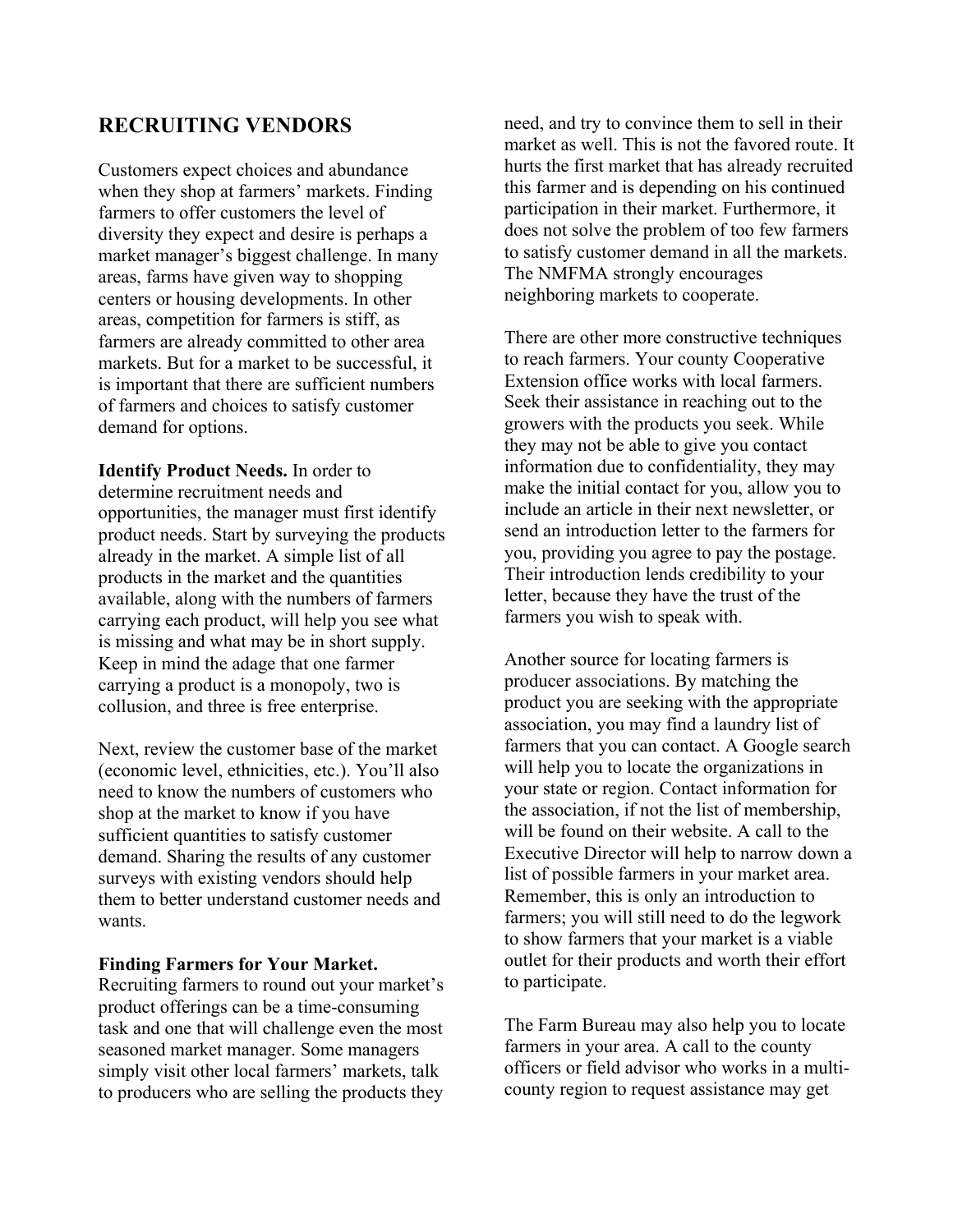you a list of producers in your market's region. While they can supply you names of farmers, they may not be able to give you phone numbers and addresses. These can be searched out in the phone directory or with an Internet search. The Farm Bureau may also be willing to put a request for farmers for your market in their newsletter.

The USDA Service Center and the Farm Service Agency may be helpful in sourcing farmers for your market. In addition, the Soil and Water Conservation District, the Farmers Home Administration, and the USDA Resource Conservation and Development (RC&D) program work with local farmers in various capacities.

What about good old-fashioned marketing? Send press releases to local newspapers, agriculture publications, growers' newsletters, and extension service newsletters. Place signage in farm supply stores. Ask local farmers for leads. Attend local farmer workshops.

Don't overlook non-traditional sources either. For example, urban gardening programs can add vendors to your market and a connection to the community. Gardeners may be interested in participating in the farmers market as an outlet for their excess produce. Urban gardeners may find that farmers' markets are a great venue to test their skills at production and marketing before they venture into agriculture as a vocation. Whatever their reason for participation, encouraging urban gardeners to participate in the market creates a tie to the community.

#### **What Do Farmers Need to Know?**

Before farmers can decide to participate at your farmers' market, they must evaluate whether it fits into their time schedule and marketing and financial plans.

1. Where is the market located? Is it in a

downtown location, shopping center, or residential area? Highlight the farmer-friendly aspects of your site such as adequate offloading space and parking.

2. What is the day, time, and season of the market?

3. Who are the market's customers? What are the market's average customer counts?

4. What are the sales volumes of your current vendors?

5. What are the market rules and regulations? 6. What are the fees for participating in your market?

7. Who is already in the market?

8. What is required to be a vendor at the market? For example, will farmers be required to carry any special licenses or insurance? 9. What programs does the market participate in that farmers can take advantage of, such as WIC/Senior and EBT?

10. What types of marketing efforts does the market do to attract customers? Share samples of advertisements, posters, banners, press releases, etc.

**Outreach to Farmers.** Once you have a list of potential farmers to contact and you have all your information that farmers will need to know about your market, how do you effectively reach farmers? Many market managers start their contact with an introductory letter. The letter will give the farmer basic information about the market and the opportunities it offers and invite the farmer to take advantage of the opportunities at the market. Be sure to include contact information for the market manager. However, the letter is only the first step and will rarely result in a new vendor for the market by itself. Followup steps are critical to complete the recruitment process.

Farm visits can be effective. Call the farmer and make an appointment to stop out to visit. Bring all the information the farmer will need to make an informed decision to participate in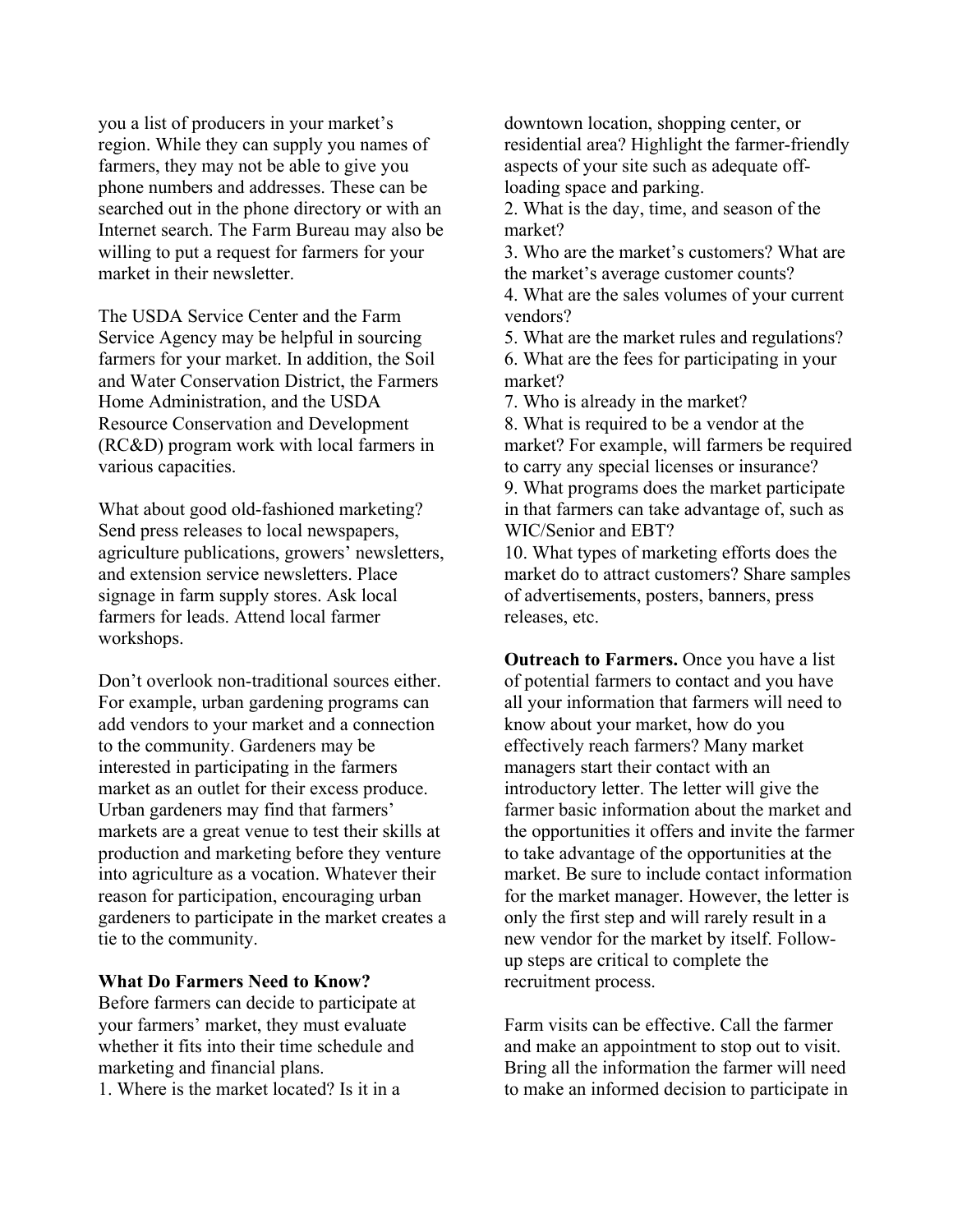your market. While at the farm, let the farmer show you the operation and a talk about what they do, how they do it and why. When you talk about the market, be honest. Leave a vendor agreement and copy of your market's rules if you do not already have a commitment. While you're visiting with farmers, you may want to ask for recommendations of other farmers that they think you should talk to.

Winter workshops are a great means to reach out to farmers. You can set up an exhibit in a resource fair or trade show of existing farmer workshops and conferences to showcase the opportunities at your market. You may also consider hosting a workshop of your own. This can be a one-day or half-day event that centers on a topic that is of interest to the farmers in your area. Sessions could cover successful strategies for selling at farmers' markets, season extension strategies, food safety regulations, and post-harvest handling, or any number of other topics that would be attractive to farmers. Be sure that your workshop has a session that focuses on your market: how to participate, why farmers should participate, and what your market is all about. Arm workshop attendants with all the information they will need to decide that participating in your market is the right decision for their farm and encourage them to complete the vendor applications onsite.

A final follow-up to your other attempts to reach out to farmers is to host a pre-season vendor meeting/potluck. At this meeting the farmers and vendors at the market will learn all the details about the upcoming year, including the promotions and events schedule, any new rules and regulations, new programs and services, changes or additions to the market fees, etc. Invite all potential new farmers to this meeting. At the end of the season, hold a harvest potluck to thank the farmers, celebrate, and build community.

## **MARKET BUDGETS**

By providing a picture of the market's anticipated revenue and expenses, a budget allows the market organization to make important financial plans and decisions. It will clearly show whether there is a need for additional fundraising, whether there is a need to adjust fee structures, or whether a need to "tighten the belt" on expenses.

#### **Expenses**

Be as realistic as possible about the expenses attached to each line item. You may also want to add a line item for "contingency" to cover any expenses that were not expected at the time the budget was developed.

**Salaries.** Most markets that compensate their managers choose to hire their manager as an independent contractor. The market does not have to pay the standard employment taxes: federal and state withholding, unemployment, workers compensation, etc. The manager is responsible for their own self-employment tax filings. At year's end, the market (or sponsoring organization) files form 1099 with the market manager reporting the total amount of payments made during the year.

**Insurance.** Most markets choose to carry a minimum of Commercial General Liability insurance. This is a policy known as "slip and fall" insurance. Should someone be injured at the market, the insurance would provide protection for the market and the property owner against any claim made by an injured party. Insurance is available through the NMFMA at the cost of \$6.50 per vendor. Some markets may choose to require food processors to carry product liability insurance as well.

**Promotional Expenses.** Whether doing formal advertising using local media, creating banners and flyers, or getting more creative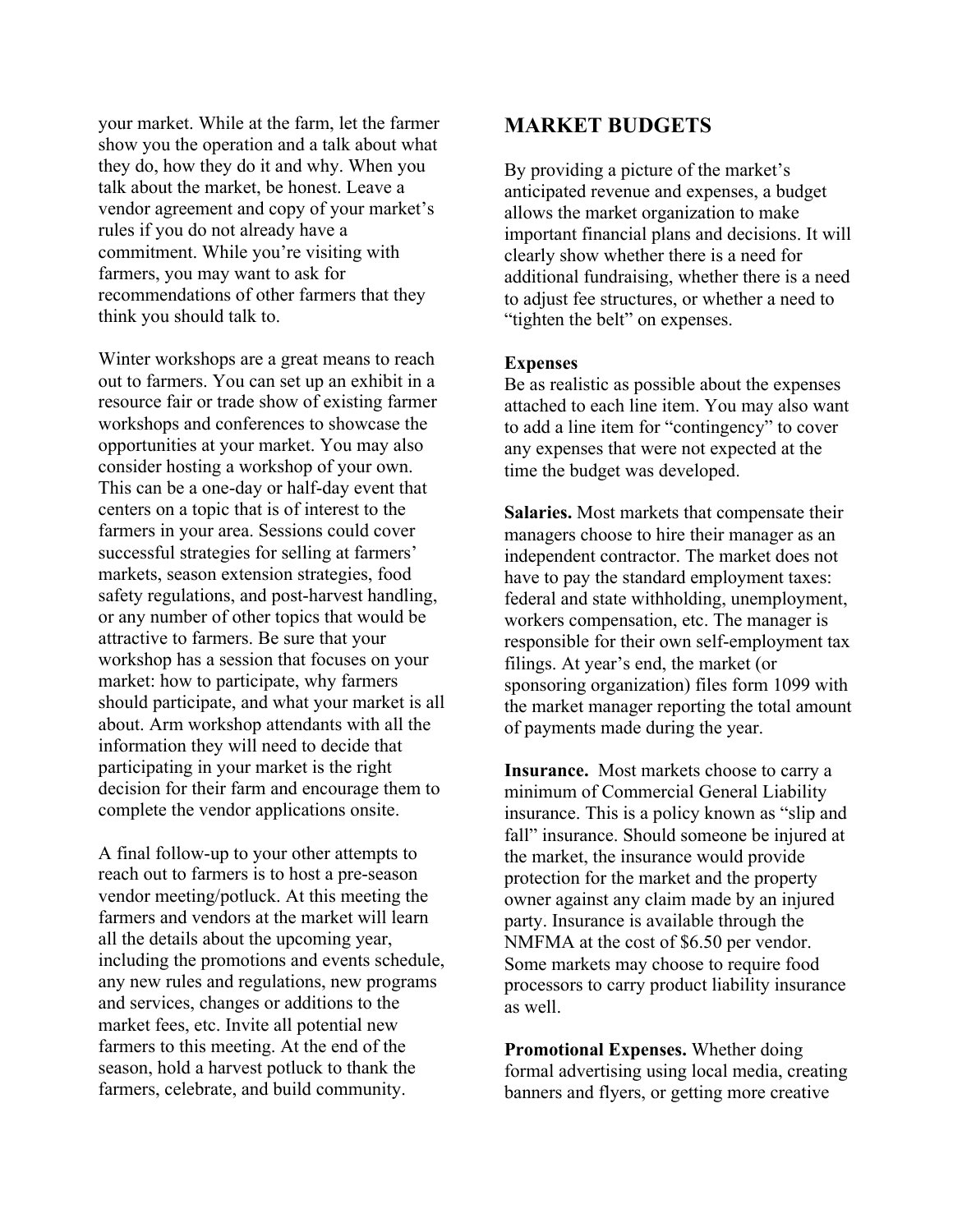with your promotions such as a social media campaign, you are going to incur expenses with promotional efforts. The NMFMA offers a base budget of \$300 plus \$5 per vendor for promotional expenses to all member markets. Contact NMFMA staff if you are unsure of what can be covered.

**Facilities.** Very few markets in New Mexico pay rent for their site. However, other expenses that can arise include city permits, port-a-potty rental, or other supplies.

**Office Expenses.** Even an office as simple as a corner in a market manager's kitchen will incur office expenses. Office supplies of paper, envelopes, and stamps are the bare minimum of expense.

**Professional Development.** Market managers should continually improve their skills as managers. This not only helps the market manager to do a better job, it also helps them to maintain interest in the work and have a sense that they are growing on the job. Manager training is available through the NMFMA every winter. Though there is no cost to member markets for the conference, travel expenses should be budgeted for.

#### **Income**

The main income for most markets is vendor space rentals—the amount each market participant must pay for the use of space each market day. Most markets charge a standard day rate or a discounted seasonal fee. Some markets elect to charge a higher fee or a percentage of sales to food processors and crafters.

**Contributory Income:** Market managers and organizations sometimes have sponsors that help with a portion of their budget. This might be an outlay of cash to the market to place in the general fund, or it could be an in-kind sponsorship, where they provide a benefit that

eliminates a budget category as an expense to the market. For example, a sponsor may feel that the market matches their organization's mission and can hire a manager, paid through their organization's funds. Grants can help support market operations, as well. Grants are typically short-term funds that are tied to specific programs, events, or services.

#### **Putting the Budget to Use**

If the market is doing well, and the income outweighs the expenses, the market needs to decide how to handle the net income. The market can choose to make improvements such as purchasing equipment for cooking demonstrations, erecting permanent signage, expanding promotional efforts, or improving the market grounds. It may also decide to create new programs that will benefit its consumers and farmers. For example, some markets have developed home delivery programs that bring farmers' market foods to homebound community residents, giving access to more local residents and increasing sales opportunities for the farmers. Other markets choose to bank the extra income as a reserve fund for lean years or to save for a larger market project, such as a structure.

If, on the other hand, there is a budget shortfall, there are a number of ways a market can raise funds: seeking sponsors, holding fundraisers, selling market merchandise, and applying for grants. (See the Fundraising section)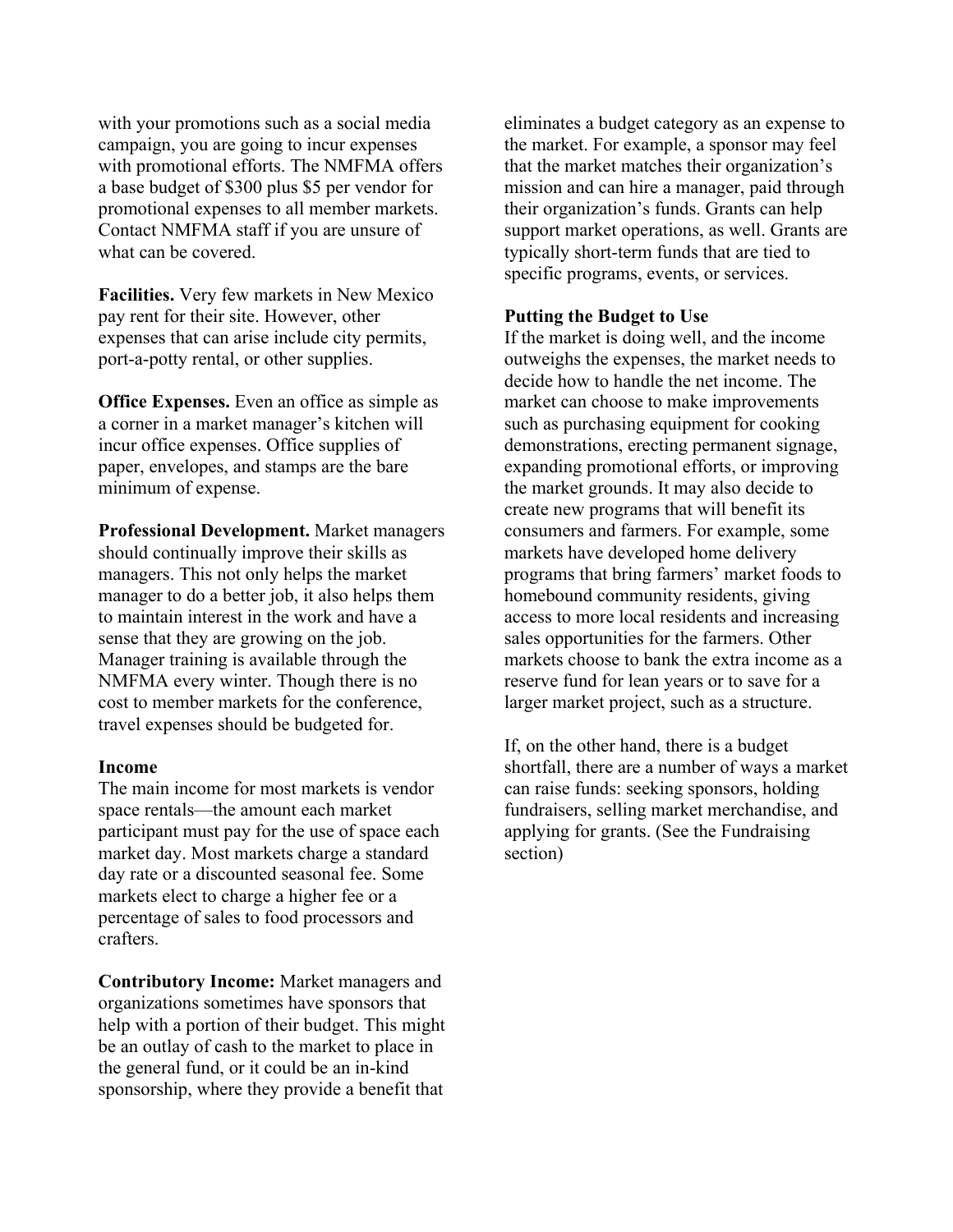## **FUNDRAISING**

**Merchandise.** Selling items that promote your market—bags, T-shirts, aprons, baskets, etc. is a popular income-generating practice. Shoppers who frequent farmers markets like to show that they support this community effort. The NMFMA can provide your market with a customized logo for your market, and Tewa Tees (www.tewatees.com) is a New Mexico company that can produce customized shirts, aprons and bags for your market. Wholesale baskets made by farmers in Ghana can be ordered through Kruger Farms (www.krugersbaskets.com).

**Sponsorships.** Businesses and organizations are going to want to associate with your market, so remember that they need you just as much as you need them. Sponsors are cash or in-kind donors that help to defray the expenses of the market or a particular project or event of the market. By choosing to become a market sponsor, the company or organization will have a link to the market's customer base. The sponsorship involves negotiation between the market and the sponsor, until there is a consensus of mutual benefit.

When considering a company for a sponsorship opportunity with the market, you must consider a number of issues:

• What is the market's mission? Does the company you are considering for sponsorship fit this mission? If there is not a mesh of missions, it may send a confusing message to your customers about who the market is, what you are trying to accomplish as a market, and thus result in bad publicity or resentment from your consumers.

• What are your customers' expectations of the market? Will the company be seen by your customers as supporting your local economy? • What are the company's expectations as a sponsor? As an example of a successful

sponsorship, the Crescent City Farmers Market in New Orleans worked with Tabasco to underwrite a market event. In exchange for promotion at the market, at a cost of \$5,000 to Tabasco, they got a banner (which Tabasco designed) to hang over a booth where their chefs do cooking demonstrations. So instead of the market's regular "Chef's Corner," it became the "Tabasco Chef's Corner." This can be a one-time event or even done on a weekly basis. As Tabasco was a Louisiana company, the market didn't feel a risk of alienating their customers and so were comfortable associating with Tabasco.

**Donations**. People and companies who donate money appreciate and enjoy having the farmers' market in their community. There are hundreds of people in your market's surrounding neighborhoods who feel a kind of "ownership" of the market. Thus, they feel an intrinsic responsibility for it. This presents another fundraising opportunity for you. You can develop a "Friends of the Market" database, with which you can briefly explain what you're doing and what's coming up. Include opportunities for them to provide direct support in the form of donations. This is a relatively simple way to increase market income with little added expense. In return for their donation you can offer these communityminded local donors a gift—perhaps one of the merchandise items mentioned earlier, a promotion from one of your sponsors, or market bucks.

The Friends of the Market income stream may not be huge, but it does identify a core group that you can mobilize for support with future events. They can also provide a source of volunteers for help at the market.

Additionally, if your market participates in an EBT and debit program, put out a sign at your info booth to suggest that debit customers add a dollar to their transaction amount to support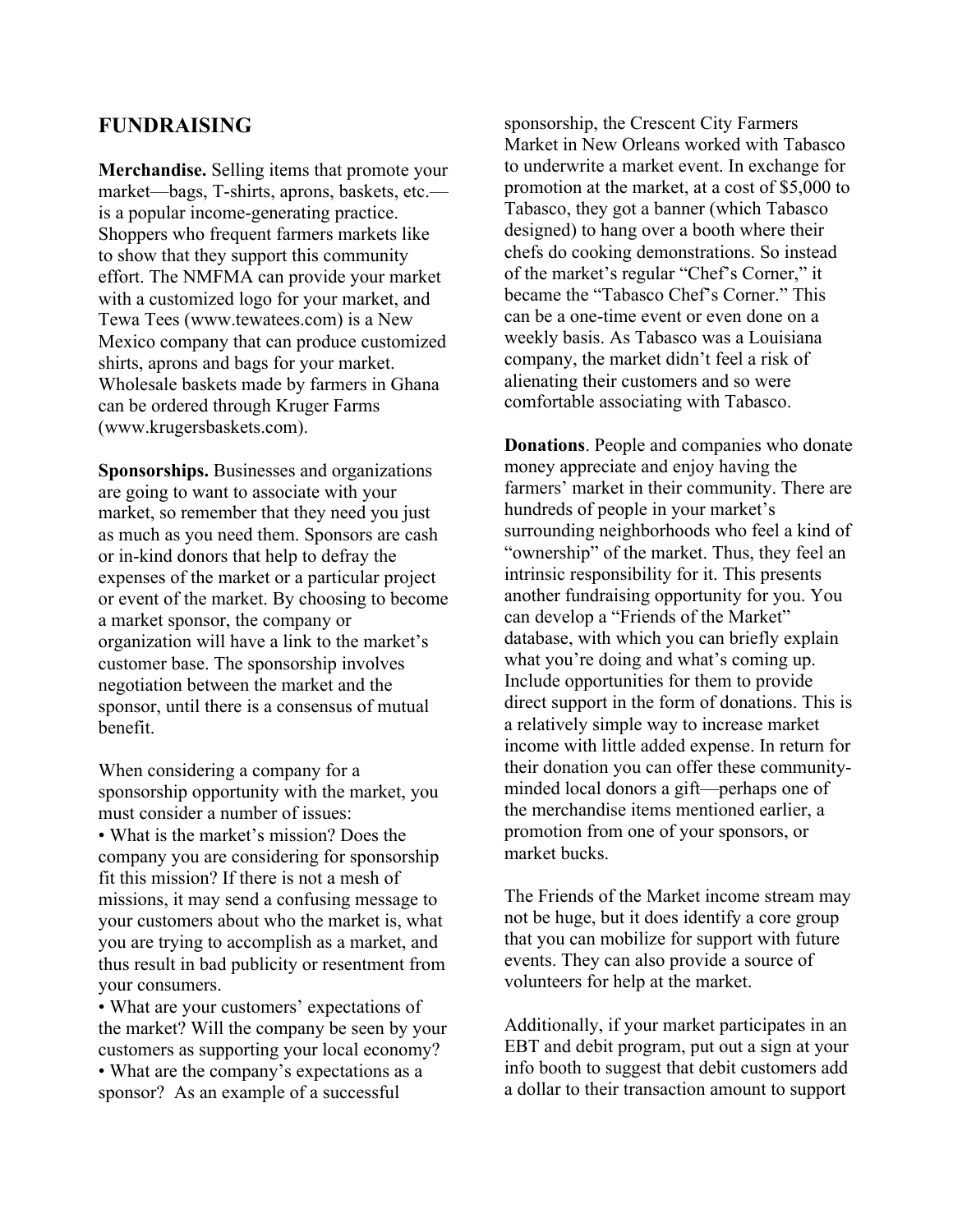the market's EBT program. Similar to fundraisers conducted through grocery store registers, this is a very easy way for customers to donate to your market.

**Fundraising Events.** Events such as restaurant cooking demonstrations, book signings, etc. elicit great popular and financial response. However, they require a tremendous amount of work that can last several weeks or more (promotions, forming a dedicated event committee, arranging event sites, selling tickets, etc.). The model is to bring in some high-profile, well-connected person to chair the event and utilize their network of connections and resources. So maybe holding it in a local lodge or church hall would work best for you. And choose a day that will be good for attendees, but won't compete with your own market.

Events, much like merchandise, are also extremely valuable from a public relations standpoint. You may find that after an event, a banker or some other local businessperson with an idea will approach you and say, "I had no idea you did this. Have you thought about this such-and-such project that we do?" So it can open up some new doors for your market's future that can expand your reach and generate even more income.

**Grants***.* Grant writing can be laborious and time-consuming. While grants are appealing as a source of revenue, there are many things to consider before beginning the process: • Grants are highly competitive. The larger the foundation or government agency offering the opportunity and the larger the pot of money available, the greater the number of applicants you will need to compete with.

• Most funders require a significant level of accountability, not just financially, but written reports of work done, evaluation techniques, measured results and accomplishments, lessons learned, etc. You will need to know

whether your market has the capacity to fulfill these requirements before applying for and accepting grants.

• Many grant makers require applicants to be classified as an IRS 501 (c) 3, nonprofit corporation before applications will be accepted. This is a long, arduous and expensive process. The majority of markets do not have this non-profit status, but it is possible to find a fiscal sponsor that will act as the reporting agent for the market with the grantor. In fact, by seeking out a local organization to act as a fiscal sponsor, the market has the added benefit of further imbedding itself as part of the local community.

• When considering all the potential grant funders available to you, do not overlook the smaller foundations, such as local churches or the Kiwanis Club. Again, your chances with these groups are greatly improved if you've already cultivated a good relationship with them. You can also approach your local city government for a portion of the local lodger's tax.

• Finally, you want to be sure that you are applying for the right reasons and not just following the money.

#### **Money Saved Is Money Earned**

In addition to those sources where actual cash streams in to fill your coffers, there are also ways to benefit your market by keeping money from streaming *out*.

**Space.** When looking for a safe, reliable, and readily accessible site in your community to locate your market, try to secure the space from someone willing to donate it, such as a city park or landlord of a shopping center.

**Volunteers.** Farmers markets could not function without volunteers. The incredible, dedicated members of the volunteer staff are the ones who get up on cold mornings to serve coffee, help set up tables, transport supplies,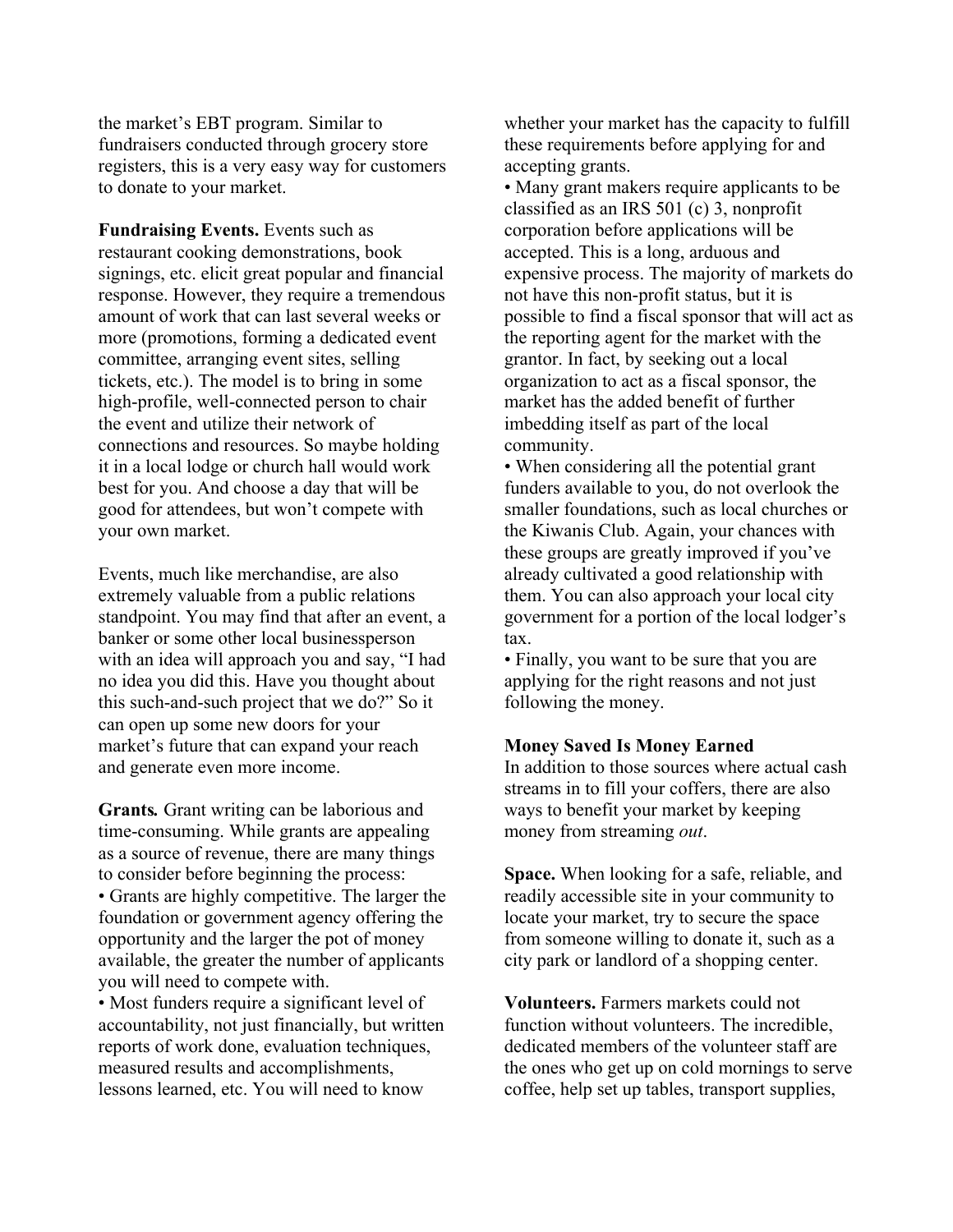etc. You've got to be sure that your volunteers feel valued: meet regularly with them, keep track of their hours, note when they are supposed to get their free volunteer T-shirt or whatever perk you offer.

**Promotions.** Offer to write a monthly column about the market for your local newspaper as a source for free promotion. A local radio station may be interested in having you as a regular guest to talk about current products and events at your market.

#### **BUILDING THE MARKET COMMUNITY**

#### **What Can Community Partnerships Mean to the Market?**

**Financial:** Many farmers' markets operate on a shoestring budget. Whether looking for financial assistance to shore up a budget or assistance with funding for special projects, events, or outreach, key partnerships with community organizations, businesses, and the municipality may provide the funding needed.

**Outreach:** Governmental agencies, non-profit organizations, and business associations can be key partners and help to introduce your market to their clientele. Inviting them to be a part of your market, whether by allowing them to set up an information table, sponsoring an event, or be part of your management team, can be an effective way to build both entities' constituencies.

**Special events:** When hosting a special event, including community partners will reap numerous benefits for your market. Any organization, business, or governmental agency that participates in your event will promote the event to their clientele, bringing

additional customers to the market. It increases goodwill with the organizations, businesses, and agencies that participate, improving the market's stature in their eyes and opening doors to other ways to partner, such as volunteerism or providing current of future funding through sponsorships, donations, or grants.

**General support:** Municipalities can provide no-cost infrastructure needs for the market, such as a site, bathroom facilities, trash receptacles and pickup, street closures and barriers, police presence, and insurance coverage. Neighborhood organizations, such as community centers, could promote the market to their members, but also arrange for transportation to the market or arrange for the market manager to come to meetings to discuss the benefits of the market and the available nutrition programs. Local businesses can provide storage space for the market tent, tables, and supplies; open their restrooms for the market farmers and shoppers; and host special sales and events on market day to make market days a community-wide event.

## **What Can Your Market Offer a Partner?**

Farmers' markets attract a group of regular, local customers. Share what you know about your customers when approaching potential partners. Farmers' markets allow partners to create public relations opportunities, build community support, and show community support. Here are a few examples of what you can offer a partnering organization:

- Allow organizations to set up an informational table at the market
- Allow businesses to distribute samples at the market (newspaper, coffee, flyers, etc.)
- Put businesses' logos on any promotional materials you create, including signs and banners at the market
- Recognize partners in radio and television ads
- Create and promote an event to thank your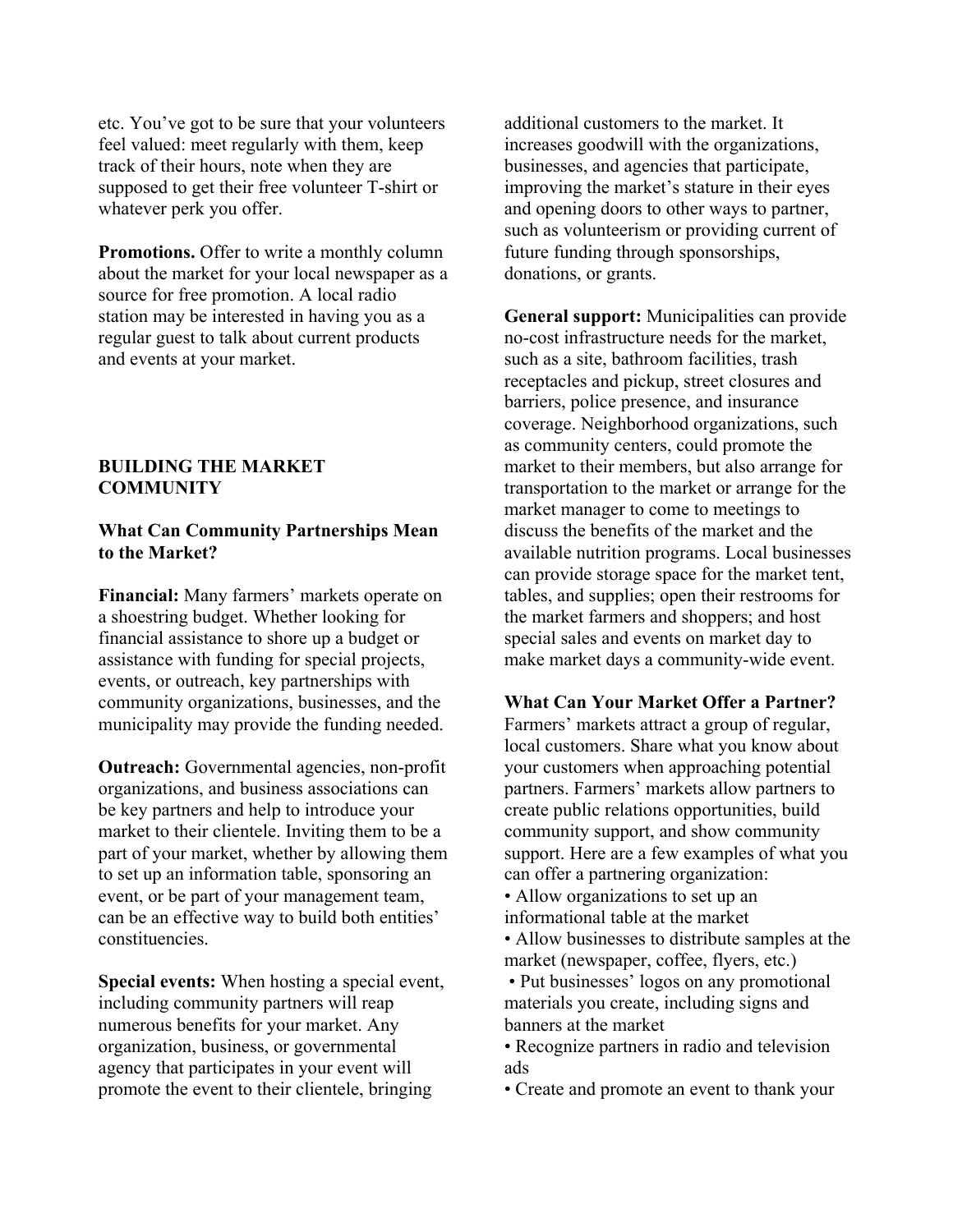#### partners

• Give away a market basket filled with fresh foods that is sponsored by a partner and promote it

## **Developing Partnerships**

Developing relationships and partnerships within the community is not as difficult as it may at first seem. Start with who you know. • Look at who is already shopping at your market. Many organizational leaders, municipal leaders, and business owners already shop at the market and my want to be

involved. • Look at any current partners you may have. They often have contacts with others who have similar missions, interests and needs.

• Phone calls, letters of invitation to participate, and meeting and greeting people at community events are great ways to get to know the people in your community. Once you've begun the conversation, invite community organizations, local businesses, and municipal agencies to become involved in your market. Here are some ways to begin: • Develop committees where they may begin to get involved. These committees can advise on management issues, special events, specific programs, advertising and promotions, or fundraising, wherever each particular organization best fits.

• Bring them in as volunteers. Put them to work as volunteers, running a program such as a Veggie Valet, for seniors and families with young children, market tours, taking customer counts, surveying customers, selling coffee, etc.

• Host an event. Some organizations may want to host an event at the market. This gives the market the exposure of an event, but puts the financial and human resource burden on the organization rather than the market.

When approaching community partners, educate them about the many ways that markets enrich their communities:

- Support local agriculture
- Provide a source of fresh, locally grown food
- Encourage new small business enterprises
- Support local economic development
- Educate the public about buying local,
- preparing fresh foods, and nutrition
- Provide jobs
- Provide local food security
- Provide a venue for social gathering and community building
- Provide top quality and selection of products
- Become a tourist attraction
- Serve as a resource for community health

## **Who Are Potential Community Partners?**

The list of potential community partners is endless. Here's a partial list of partners that some markets have identified:

## **Non-profit organizations:**

- Faith-based organizations
- Health-related organization, including hospitals, clinics, health insurance companies, Rural Health Network
- Nutrition agencies
- Agricultural organizations, land trusts
- Youth organizations
- Civic organizations
- Food organizations, including food banks,
- anti-hunger agencies, food policy councils, etc • Senior citizen organizations
- People with disabilities organizations
- Veterans groups
- Community Foundations
- United Way
- Animal rescues and shelters
- •MainStreet or economic development agency

## **Businesses**

- Local businesses
- National chains
- Media (radio, newspapers, magazines)

## **Government:**

- City/village/town clerk
- Mayor's office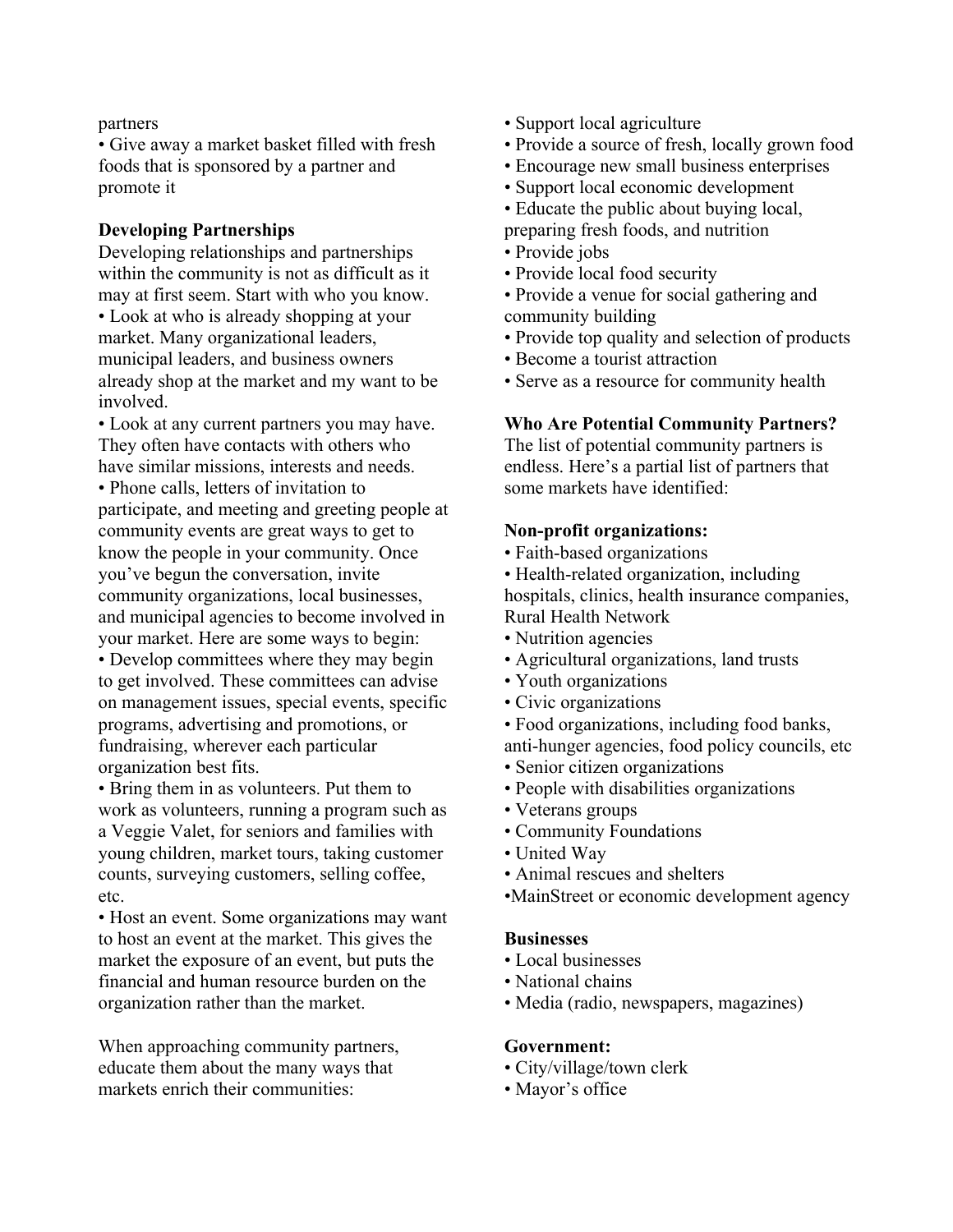- WIC agencies
- Social Services and Income Support offices
- Local branches of USDA and ag extension
- Local fire and police departments

**Schools and other Educational Institutions**

• Public and private schools

## **DEVELOPING A MARKETING PLAN**

#### **Market Brand**

Effective communication revolves around a strong, recognizable, consistent brand. A brand is your organization's identity. It spells out who you are and establishes recognition among consumers when they see or hear your brand, and elicits a positive response.

Your brand consists of your brand name (i.e., your market name), logo, tagline, typography (the type size, font, and spacing), colors, and attitude or voice. Branding your farmers' market can have far-reaching effects when you use your brand consistently, create a positive image for the brand and maintain its integrity.

Your market may choose to develop its own logo, or you can use the NMFMA's "New Mexico Farmers' Markets" logo customized with your market name. Contact the NMFMA if you need a customized logo.

#### **Developing Your Marketing Plan**

Your marketing plan gives you the opportunity to get your brand out in front of potential customers and raise their perception of your market. To make your marketing work to its full potential, create a marketing plan. Creating a plan will compel you to identify your target audience, create a targeted message, and find the most effective means to deliver your message.

**Pre-Planning:** To begin, you need to understand the make-up of your community. What are the ages, ethnicities, education levels, employment, income levels, family sizes, etc? What are their motivations for shopping at a farmers' market? Knowing this will help you to develop a marketing plan that will reach your audience with a message that is meaningful to them, and will result in their taking action on your message. When creating your message, think about the **strengths** of your market. What benefits does your market offer? What value does the

market bring to consumers and the community? These may be marketing points that will help you to build a targeted message. For example:

- high-traffic, downtown location
- weekly music events
- strong municipal support
- 25 growers with unique selection of foods

Next, identify your market's **weaknesses**. What would a customer want from your market that you lack? What would prevent a customer from shopping at your market? For example:

- limited days and hours
- perception of high cost
- limited parking
- limited product line

**Marketing Message:** Now you can begin to shape your marketing message. First, you need to develop a marketing objective. What is it that you want your marketing to accomplish? The task is to develop one message that will resonate with the target customer and meet your objective. Keeping a consumer focused increases your chances of being heard, being remembered, and most important, being acted upon. Anything else should be a supporting message that backs up your primary. For example:

*a. Feature:* The freshest produce is available at your local farmers' market.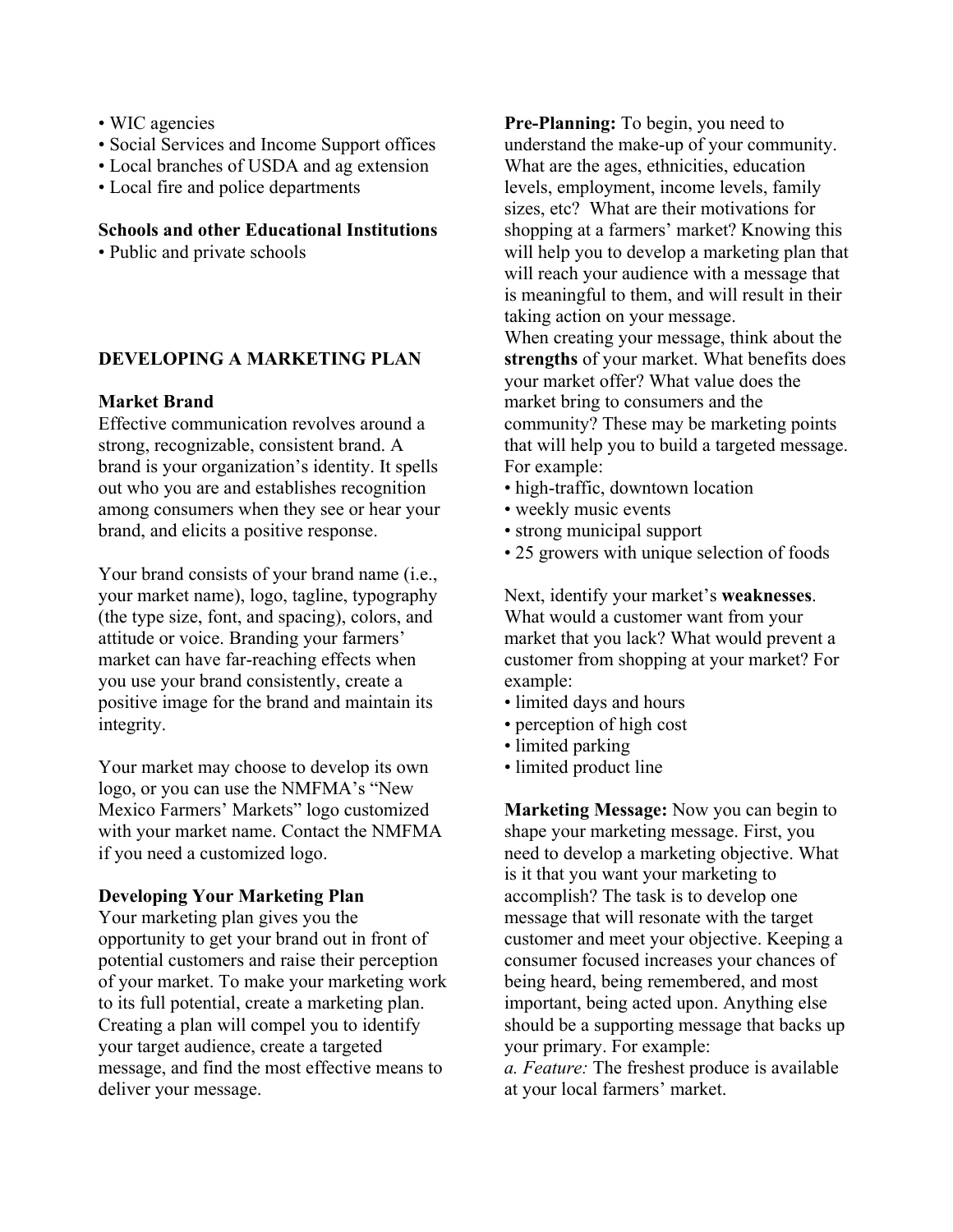*b. Benefit:* Savor the flavor of just-picked produce; the freshest fruits and vegetables are only at your local farmers' market. Benefits show how the product or the market relates to the customer. Make your message speak in their language and get personal. *c. Supporting Benefit*: Put your family's health first by giving them nutrition-rich fresh produce.

## **Marketing Materials**

These allow you to educate your customers about who you are, build awareness of your farmers market, and create opportunities to expose consumers to your market brand.

**Website:** Many consumers are not just computer-savvy, but use their computers as a resource for news and information. A website may be your customers' first introduction to your market. The site does not need to be fancy. Your page should include four main pages. A simple WordPress site, blog, or even a Facebook page will do.

1. The home page (the first page they see)

2. About Us is a page that tells browsers who you are, what your mission is, etc.

3. Another page should list all of your farmers or at least what products are available when. 4. Finally, make it easy for people to find you by including directions to the market, along with your market's days, hours, and season. Complete this section with contact information for further questions.

**Newsletter:** It is cheaper to retain a customer than it is to gain new ones. A newsletter can be a powerful tool in retaining your current customers, especially when you have to retrain customers to come back to the market after a long winter break. Your market's newsletter doesn't have to be a professionally designed, mailed piece. A simple electronic newsletter emailed to your current customer database is just as powerful and much more costeffective. Use your newsletter to let your

customers know when new products are coming into season, whenever a new farmer or vendor has joined the market, reward repeat customers with market bucks or coupons, and to announce an upcoming special event. The newsletter should be inviting, informative, and short.

**Signage.** Any banners, posters, or flyers are all part of your marketing strategy and should incorporate your brand. As customers become used to seeing your brand, they will instantly recognize your marketing pieces as part of your market.

## **The Media**

**Press releases**. These will help you reach editors and begin building your relationships. To increase your chances of being covered in the media, you need to think like a reporter. They are interested in getting a story that their readers/viewers will find interesting. So ask yourself three key questions:

1. Is it newsworthy? For example:

a. There is a new product or farmer in the market

- b. There's an upcoming event in the market
- c. A weather event impacts local agriculture
- d. New services are available in the market

2. Is it timely? Press releases are immediate and should alert the media to what is happening now or be a call to action.

3. Is it relevant? Does your press release relate to the readers/viewers?

If you can answer yes to the above questions, then put this information together into a onepage press release. Be sure to include:

- Contact information.
- Date for release to be issued. Most are set for immediate release.

• Headline. The headline should be concise, but must answer the three key questions.

• Subheading. This is an opportunity to flesh out the headline and further hook the readers.

• Contents. This is the body of the press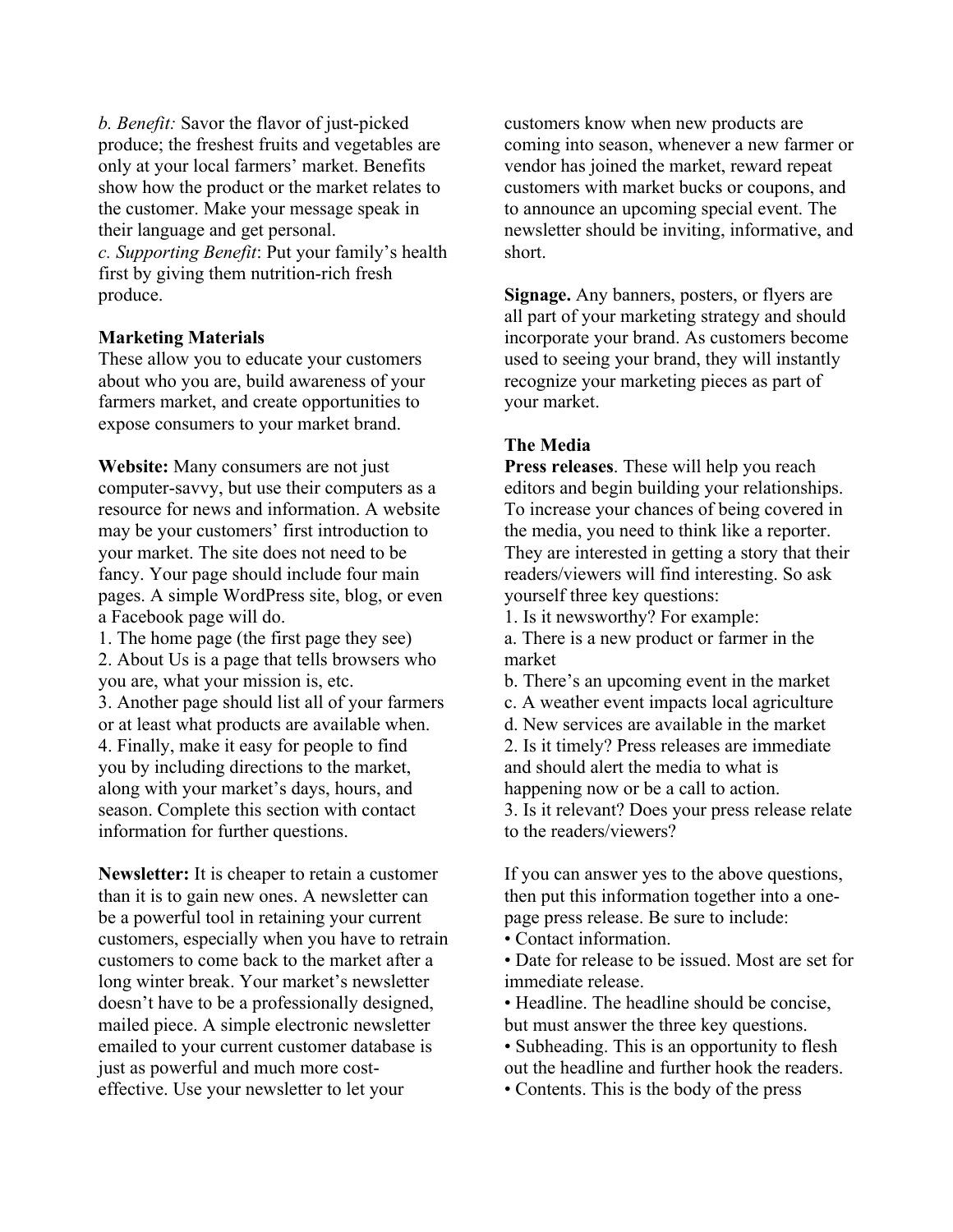release and should answer the journalistic questions: who, what, where, when, how? Include a specific time and description of a photo opportunity. Finally, the last couple of sentences can be basic information about your market.

• ### This series of symbols is used to close out your press release.

Keep in mind that reporters are inundated with press releases every day. To be sure yours stands out, follow up with a courteous phone call. Keep the call simple, short, and respectful.

**Calendar Sections.** Getting a free listing in your newspaper's calendar section is one of the easiest ways to get coverage for your market. Contact your newspaper to find out about deadlines and how they prefer information to be submitted. Know the deadlines.

**Features.** Editorial advertising is generally more powerful than paid advertising. But getting this type of coverage can be a challenge. It requires developing a relationship with reporters, letting them get to know you as a market manager, and having them get familiar with your market and farmers. Reporters need to know that you are a reliable source of information, are available when they need a story or comment, and will return their calls promptly so that they can meet their publishing deadlines. When reporters feel comfortable with you, then you will become their source for information on agriculture, weather, and food.

One way to catch the attention of local media by hosting an event such as an event that celebrates seasonal produce, a crosspromotional event with a local organization such as a health or safety fair, or a cooking event. It can also be helpful to create friendships with local media by inviting radio hosts, magazine and newspaper editors, reporters, TV station managers, and local celebrities to your market.

**Social media** started as a way for people to stay in touch with one another. Research shows that two-thirds of internet users participate in social networking and 51% of all Americans have a Facebook account. While there is no cost involved, there is an investment of time to update your site pages or blogs. Social media offers customers the opportunity to interact with you and your market, as well as share your market with their friends. The NMFMA has promotional funds available if you would like to use them to pay market staff to do social marketing, hire a social marketing coordinator, or provide market bucks as a prize for a social media contest. Contact NMFMA staff or visit our website for more information.

• Blogs are online journals. Your journal will include talks about your market, your farmers, local foods, etc. It keeps the readers informed from your personal point of view.

• Twitter is a social network in which posts are limited to 140 characters. Quick updates on your market, such as a new product available, can be posted.

• Facebook does not have the character limitations of Twitter, allowing for videos, and lengthier posts.

#### *Getting started with social media:*

1. Do some research to learn what social media can do for your market by checking out blogs and successful social media campaigns. 2. Find out if people are already talking about your market and join the conversation. Sites such as socialmention.com will search the web for you (remember to put your market name in quotes to have it search for the entire phrase.) 3. Engage with your audience. A thank you or answering a question promptly goes a long way. Remember, social media is a conversation for all to see, not a one-way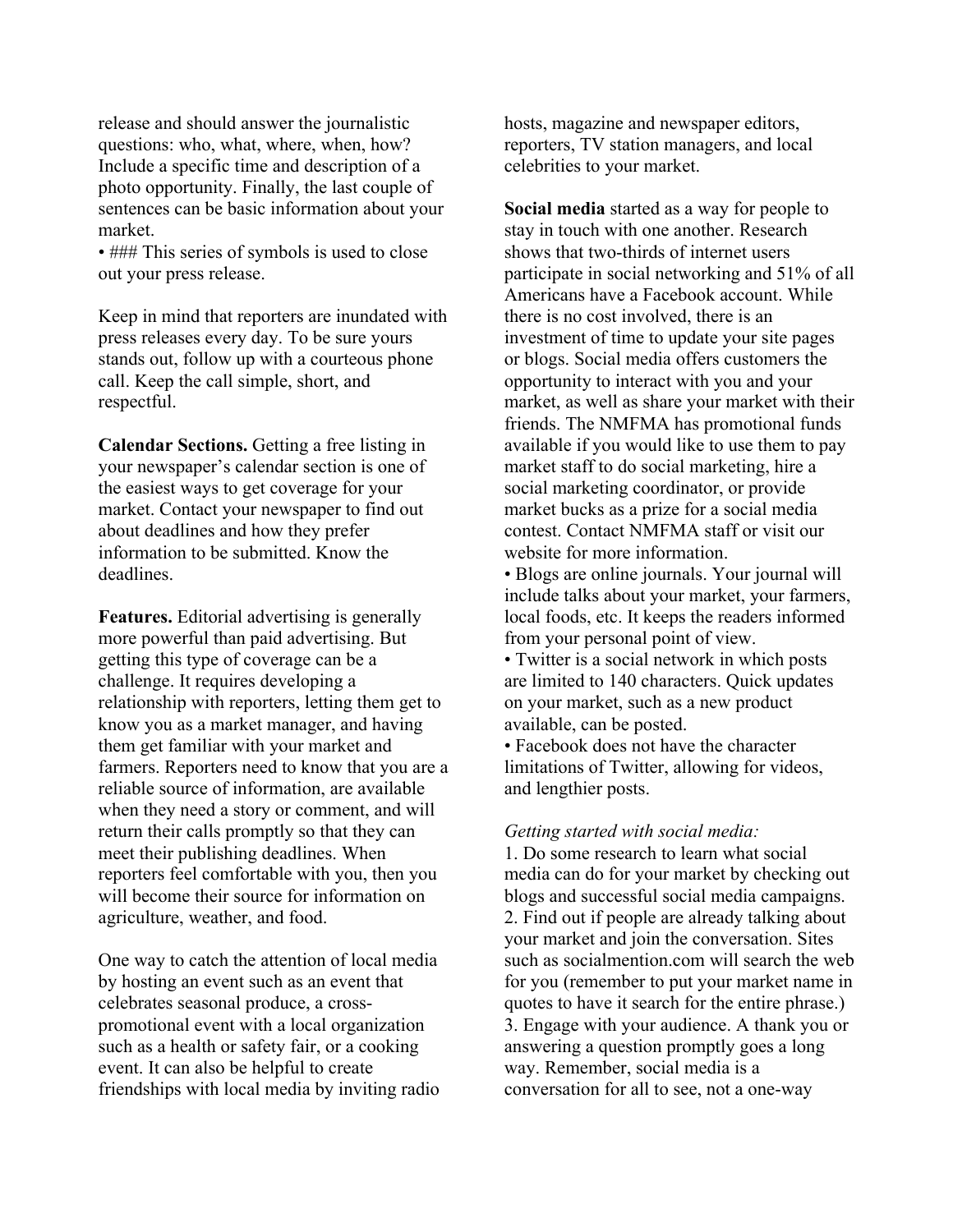message. Amplify your message by recruiting farmers and customers to help. 4. Talk about topics that will interest your customers. Use tools such as Facebook, Twitter, and YouTube to connect and interact with them. Think about what you want to get out of your efforts – more sales? Better awareness of your market? Customer loyalty? 5. Measure your impact in meaningful ways. The goal of social media is to create behaviors, not just "likes" on Facebook. Get creative and have fun.

**Paid advertising.** Paid advertising allows you to put your brand in front of thousands of people and deliver a strong message and call to action. But it requires that your budget allows for an ad campaign with enough frequency for consumers to hear your message enough times to recognize and respond. There are a few key elements that are common to all paid media advertising. First, keep in mind that the best way to stand out in media is to focus on "what's in it for me." Potential customers want to know what their benefits will be by shopping in your market. Each advertisement needs a strong call to action. Be sure your brand is prominently featured in every advertisement. Customers must recognize your brand and know who you are by your image, your logo, and your message.

**Radio.** Being only audio, radio gives a 30- or 60-second time frame to tell your story and sell your brand. You can maximize your advertising dollar by placing your ads during high-listener time slots (the station will have this information). However, ad rates are also based on this, so higher numbers of listeners also means higher ad rates.

**Print advertising.** There are several ways to help make your print ad more effective: • Feature your market's brand: logo, message, and tagline. The best logo placement is the bottom right or bottom center of the ad.

• Be generous with white space. Ads that are cluttered do not focus a reader's attention on your key message. But careful use of white space makes the rest of your ad stand out.

• Include a headline. This grabs the reader's attention and draws them in.

• Make graphics compelling and be sure they support your headline and message.

• Include a call to action.

#### **A Few Final Thoughts**

• Do not put all your plans (and your budget) in one media outlet.

• Get your marketing materials out in creative ways, such as ads in local playhouse bulletins, signs at the Little League ball field, talks to local civic organizations, etc.

• Commit your marketing plan to paper; don't just keep it in your head.

# **Measuring Farmers' Market Performance**

A key ingredient for farmers' market success is a mission to benefit the vendors. If vendors are not benefiting from the market, the market will not flourish. For vendors to flourish, the market must also attract and serve customer needs and desires. It is key that market organizers devote time to monitoring and evaluating market activity. They must keep good records and stay in communication with vendors and customers. At minimum, records to keep at each market include customer counts and vendor sales. In addition, customer surveys are useful: ask customers about why they stopped, what they would like to buy, and how they heard about the market. If you are advertising, be sure to ask if customers have seen the ads. A helpful tool for collecting data and using it to measure your market's impact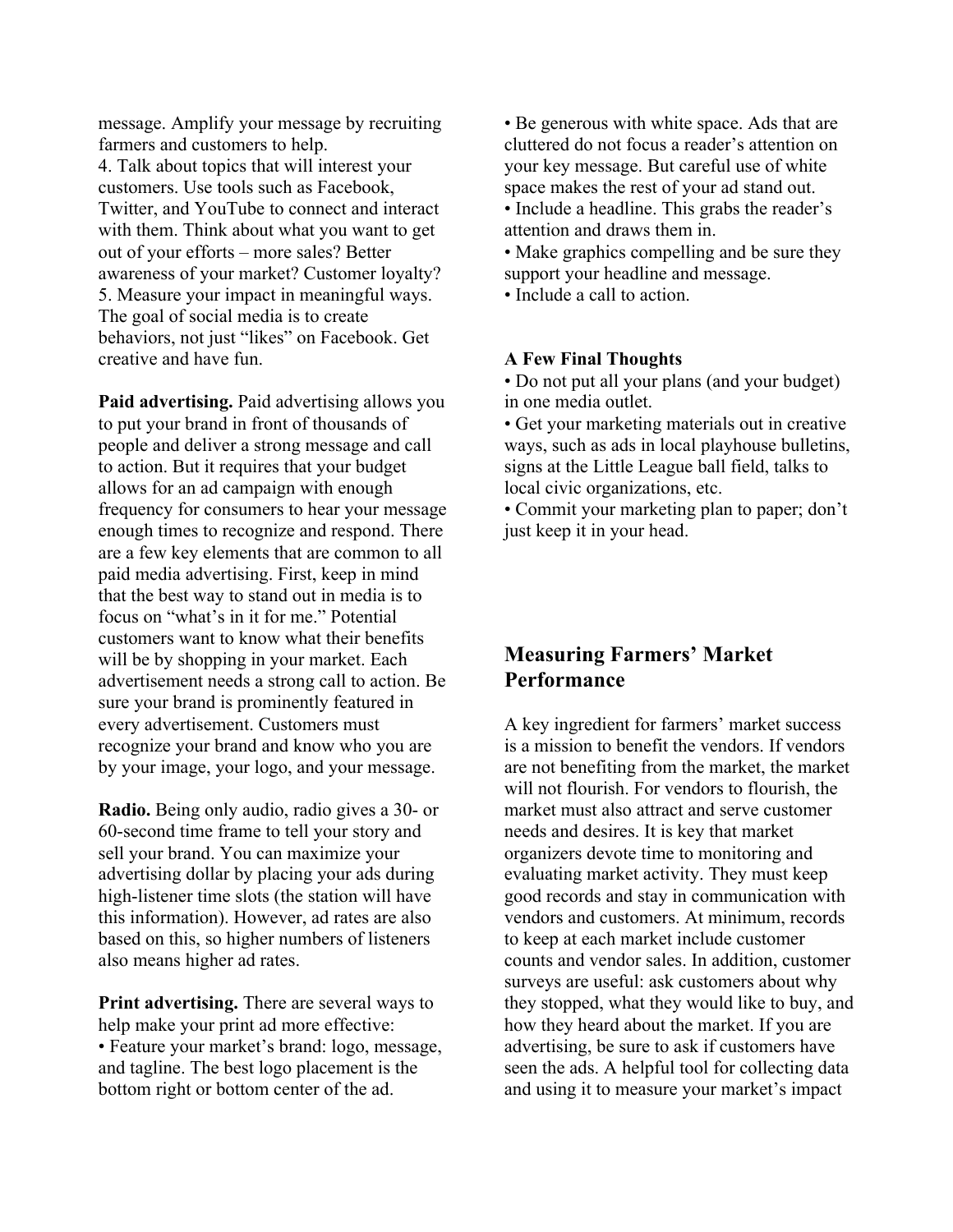is SEED (Sticky Economic Evaluation Device), which was developed by Market Umbrella in Louisiana. You can find SEED at www.marketumbrella.org/marketshare.

**Customer data:** Traffic counts are critical. You need to have some idea of how many customers are coming on a weekly basis and during the season. This can be done by placing volunteers with clicker-counters at key locations where customers enter the market. If there are too many entrances to make this feasible, send out volunteers every hour (or more frequently) minutes to count the number of customers to calculate an average.

For detailed information about customer habits, you may want to conduct a survey that could be done in writing, by personal interviews. The following is a list of questions that you might consider asking:

- Where they come from (city/zip code)
- Why they come, what they like about the market
- What they don't like about the market, suggestions for improvements
- How they heard about the market
- How often they come to market— weekly, monthly
- How much they spend per visit
- Do they consider prices to be high, acceptable, or low
- What products are a draw
- Their overall shopping experience
- Impediments to shopping (parking)
- challenges, cash only, variety, etc) • How the has market impacted their
- household diet

• If they come to market as their primary destination

• If they shop at other stores before/after their market visit and how much they spend

Market records are vital to be able to document the collective overall impact of the market. Measuring market performance helps a farmers' market organization know if they are achieving the mission and vision they established for the market. Also, remember that the NMFMA requires that all markets submit annual market data. The form is available at www.FarmersMarketsNM.org.

# **New Mexico Agricultural & Food Permits**

*Produce:* There are no permits required to sell unprocessed fruits and vegetables, however, some municipalities (such as Albuquerque) do require a permit.

*Dairy:* NMDA Milk Inspection Division, 575- 841-9425.

*Eggs:* No permit required for selling ungraded eggs, but egg sellers do need to register for free with NMDA Standards & Consumer Services at www.nmda.nmsu.edu/scs/license registration/egg-licensing/

*Processed Foods:* All food processors must obtain a permit from the New Mexico Environment Department (NMED). High-risk items (e.g. salsas, canned vegetables, etc) need to be produced in a certified kitchen. Low-risk items (e.g. baked goods, high-sugar jams, etc.) can be processed in a home kitchen with a license, food safety course and inspection.

## NMED Offices:

| Albuquerque | 505-222-9500 |
|-------------|--------------|
| Rio Rancho  | 505-771-5980 |
| Ruidoso     | 575-258-3272 |
| Española    | 505-753-7256 |
| Las Vegas   | 505-454-2800 |
| Raton       | 575-445-3621 |
| Santa Fe    | 505-827-1840 |
| Taos        | 575-758-8808 |
| Alamogordo  | 575-437-7115 |
| Deming      | 575-546-1464 |
| Las Cruces  | 575-524-6300 |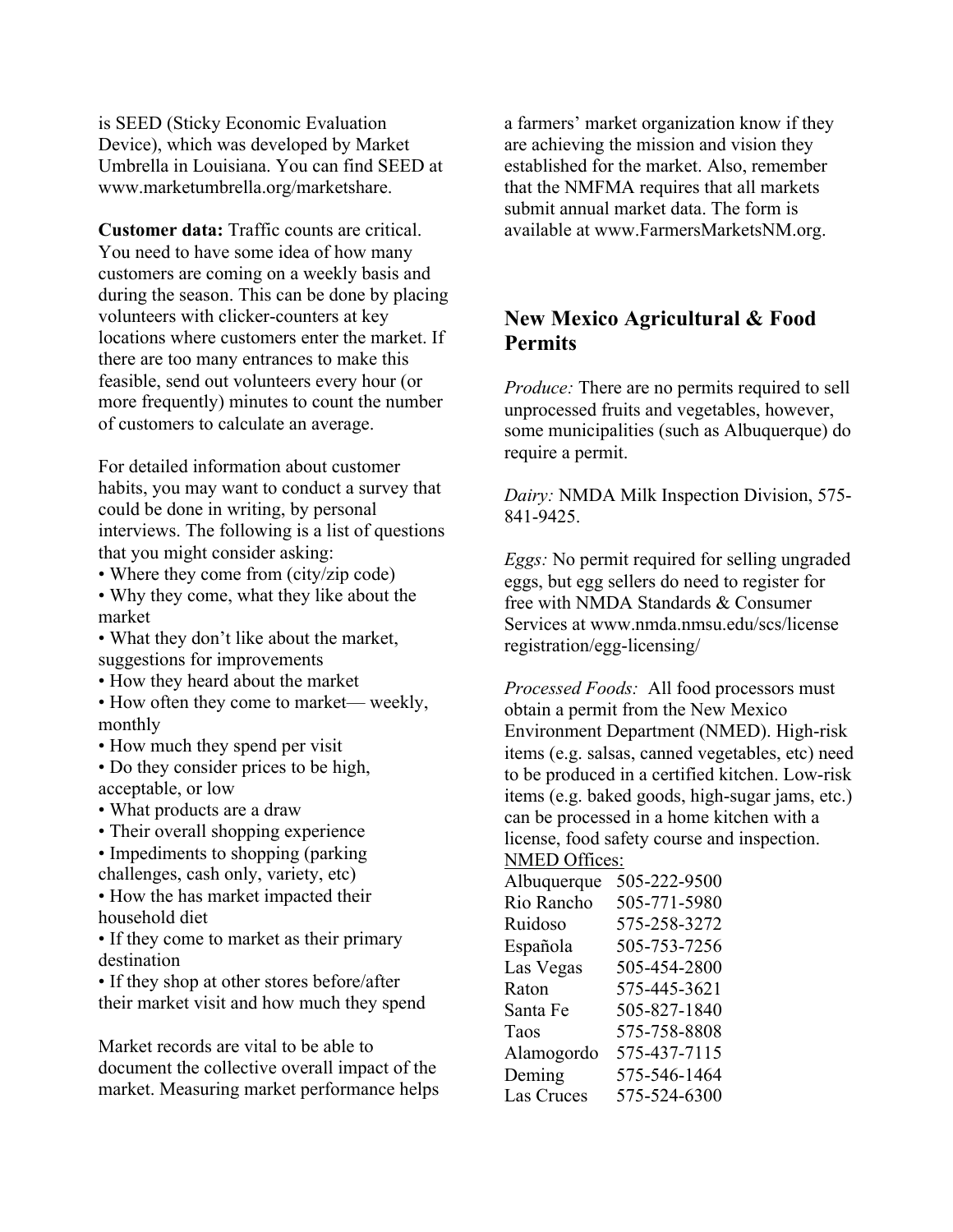| <b>Silver City</b> | 575-388-1934 |
|--------------------|--------------|
| Carlsbad           | 575-885-9023 |
| Clovis             | 575-762-3728 |
| Hobbs              | 575-393-4302 |
| Roswell            | 575-624-6046 |
| Tucumcari          | 575-461-1671 |
| Farmington         | 505-566-9741 |
| Gallup             | 505-722-4160 |
| Grants             | 505-287-8845 |
| Los Lunas          | 505-841-5280 |
| Socorro            | 575-835-1287 |

*Meat/Poultry:* New Mexico Livestock Board, 505-841-6161.

*Nursery Stock:* NMDA Bureau of Entomology & Nursery Industries, 575 646-3207. Farmers' markets can obtain an umbrella nursery license for all nursery vendors at the market. Keep in mind that if a nursery vendor sells at more than one market, they must obtain their own license.

*Honey:* Pure raw honey (without additives) does not require any permits, but does require a label. Questions can be directed to Ken Hays with the New Mexico Bee Keepers' Association, 505-841-6161. Honey with additives is considered a processed food item and falls under the jurisdiction of the NMED.

# **Acknowledgments – original content**

## **Contributing Writers:**

Diane Eggert, Executive Director, Farmers Market Federation of NY James Farr, Assistant Director, Rochester Parks and Recreation, Rochester Public Marke*t* John Parise, Director, Niagara Frontier Growers Cooperative *"Customer Satisfaction"* Monika Roth, Cornell Cooperative Extension, South Central New York Ag Team *"Measuring Farmers Market Performance"*

## **Editing:**